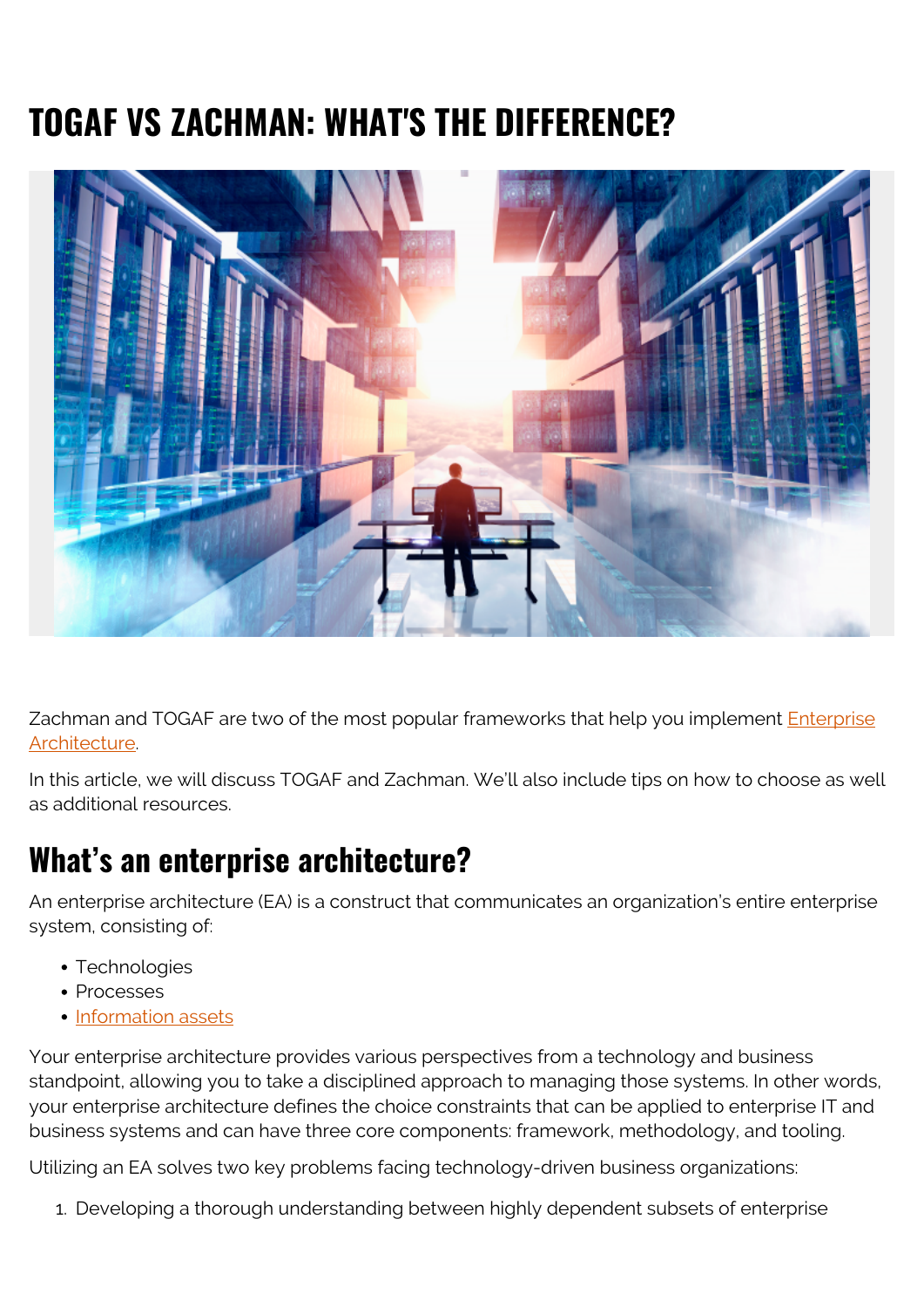systems allows organizations to reduce the overall complexity of the architecture.

2. Helping establish a structured and well-informed decision-making process [aligns technology](https://blogs.bmc.com/blogs/it-business-alignment/) [with business goals](https://blogs.bmc.com/blogs/it-business-alignment/).

## **TOGAF: The Open Group Architecture Framework**

TOGAF is the de facto [industry standard framework,](https://www.opengroup.org/togaf) offering a methodological approach to Enterprise Architecture design, planning, implementation, and governance. It provides a consistent view of architectural artifacts that can be well understood by all stakeholders within the organization.

The open nature of the framework allows organizations to prevent [vendor lock-in](https://blogs.bmc.com/blogs/vendor-lock-in/) with proprietary EA solutions. This means you can scale and adapt without running into significant cost, security, and technology-integration issues.

The TOGAF framework provides a series of actionable steps within the architectural process, known as the Architecture Development Method (ADM). The ADM process is not a prescriptive template but a generic and adaptable methodology that can be applied to a variety of organizational use cases in developing enterprise architecture.

The ADM piece of TOGAF presents a process to implement the decision choices and producing the desired models. These steps are:

- 1. **Architecture vision.** The initial phase that describes the scope of project, identifies stakeholders, and obtains necessary approvals. Business goals and drivers are communicated. A capability assessment may be performed to evaluate the existing Enterprise Architecture.
- 2. **Business architecture.** The process used to meet the Architecture Vision is defined in this phase. Detailed business analysis and modeling is performed at this phase in collaboration with multiple stakeholders. Formal targets for baseline and target goals are also specified.
- 3. **Information systems architecture.** Similar activities as the previous phase are now performed for data and application architecture that supports the Architecture Vision. Target design principles for the data and application architecture will be specified in this phase.
- 4. **Technology architecture.** The technology infrastructure required to support the Architecture Vision and specifically, aligned with the Business and Information Systems Architecture are specified in this phase. Key stakeholders will include IT department and executives responsible for technology decisions and investment approval.
- 5. **Opportunities & solutions.** As the architectural design choices are finalized in the earlier phases, various implementation scenarios are evaluated. Both technical and business aspects are considered in this assessment and an optimal tradeoff scenario is identified.
- 6. **Migration planning.** This phase brings traction to the most viable decision choices and Enterprise Architecture models as defined in the previous phase. An implementation strategy is devised based on cost, opportunities as well as risk. The projects are listed in terms of priority.
- 7. **Implementation governance.** In this phase, the necessary architectural specifications for the selected projects are specified. A complete architectural oversight is provided during this phase, describing the change requests, compliance assessment and description of the solution building blocks.
- 8. **Architectural change management.** In this final phase, you'll define a new change management process that incorporates new changes.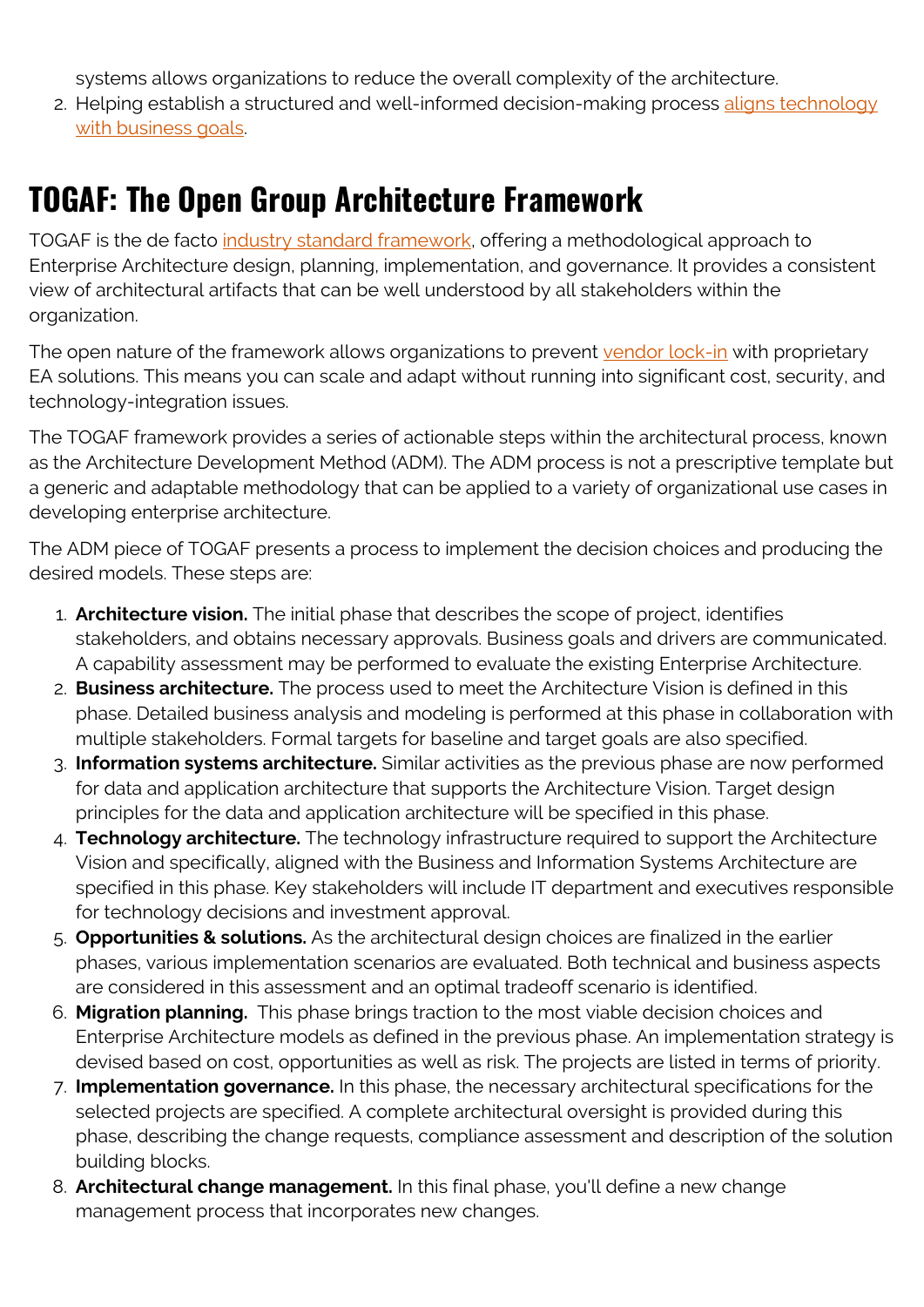You can modify and reorder these phases as requirements change, which is especially useful considering that the TOGAF-ADM works iterative cycles to manage and develop new Enterprise Architectural requirements.

TOGAF has three pillars through which is explores your company's architecture:

- Enterprise Architecture Domains
- $\bullet$  ARM
- Enterprise Continuum

*(Get more [details and tips on implementing TOGAF](https://blogs.bmc.com/blogs/togaf-open-group-architecture-framework/).)*

## **Zachman Enterprise Architecture**

John Zachman was an IT pioneer who understood the problems facing IT-driven businesses. To solve these problems, he developed an early enterprise-architectural methodology in 1987—the Zachman Framework.

The Zachman Framework offers a model-based approach that:

- 1. Specifies the deliverables
- 2. Categorizes various aspects of enterprise system subsets into a matrix form
- 3. Associates them with the decision choices of the business-I environment

Using a matrix, the rows categorize the view of different players in the organization based on decision criteria specified in the columns. The column headers describe the What, How, Where, When and Why. With this information, each matrix cell describes the relationship of each enterprise subsystem with the appropriate aspects of the organization.

While the framework does not provide an implementation guideline or methodology, it offers a descriptive focus of artifacts by providing perspectives across the holistic enterprise architecture.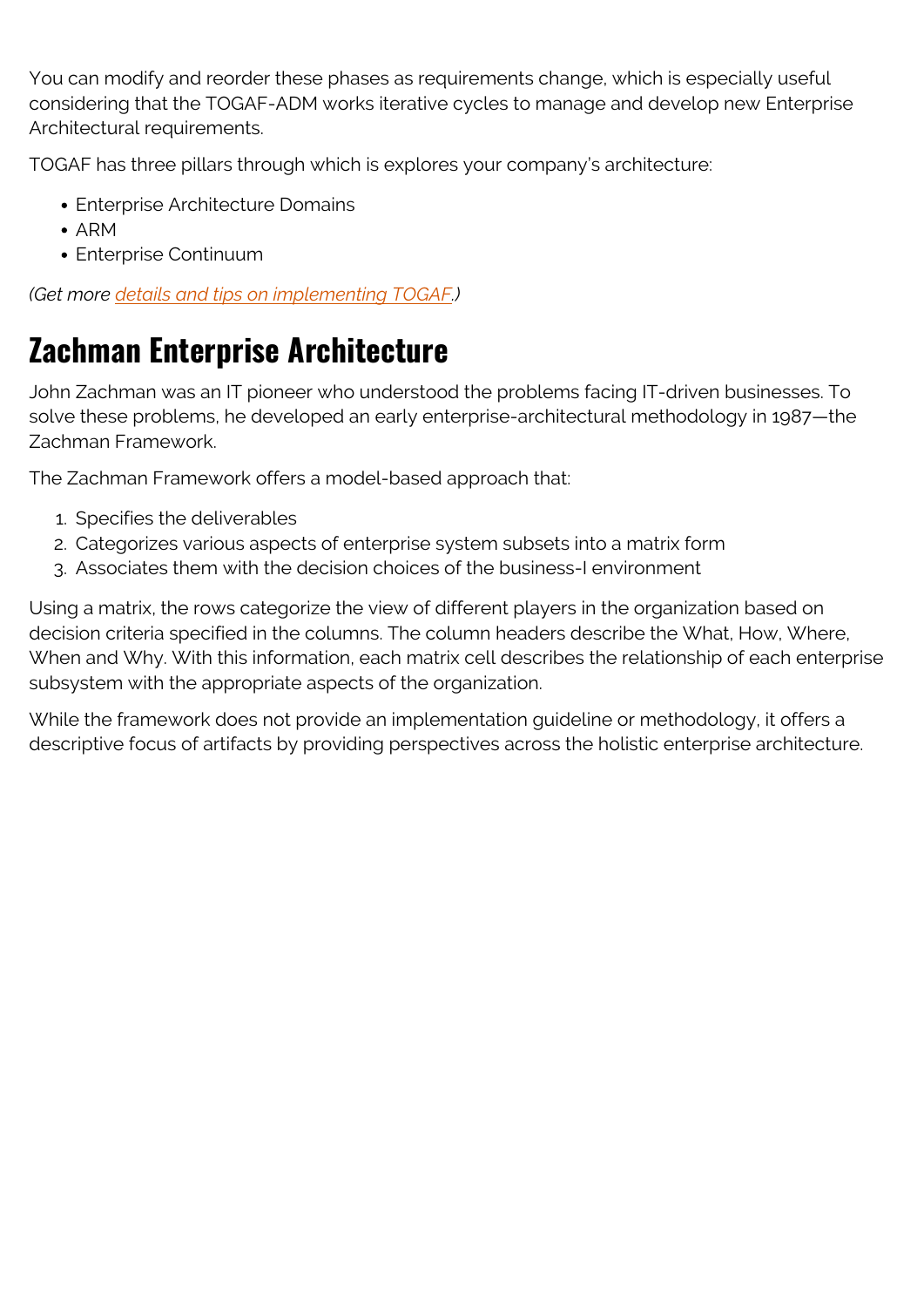# **bmc**

| The Zachman Framework: Example matrix        |                                      |                                         |                                           |                                                |                                  |
|----------------------------------------------|--------------------------------------|-----------------------------------------|-------------------------------------------|------------------------------------------------|----------------------------------|
|                                              | What                                 | <b>How</b>                              | <b>Where</b>                              | When                                           | Why                              |
| <b>Executive</b><br>perspective              | (Components<br>vital to<br>business) | (Processes the<br>business<br>performs) | (Locations where<br>business<br>operates) | (Timelines and<br>cycles vital to<br>business) | (Business goals &<br>strategies) |
| <b>Business</b><br>management<br>perspective |                                      |                                         |                                           |                                                |                                  |
| Architect<br>perspective                     |                                      |                                         |                                           |                                                |                                  |
| Engineer<br>perspective                      |                                      |                                         |                                           |                                                |                                  |
| Sub-contractor<br>perspective                |                                      |                                         |                                           |                                                |                                  |
| <b>Enterprise</b><br>perspective             |                                      |                                         |                                           |                                                |                                  |

The [row categories](https://en.wikipedia.org/wiki/Zachman_Framework#Views_of_rows) include:

- **Executive perspective.** Scope context describing the business purpose and strategy.
- **Business management perspective.** Business concepts describing enterprise models, design choices, and processes as adopted by the organization.
- **Architect perspective.** The system logic describing how the business requirements will be met.
- **Engineer perspective.** Technology physics describing how technology solutions will be used to implement system choices.
- **Sub-contractor perspective.** These describe the requirements regarding specific modular tooling components.
- **Enterprise perspective.** The functioning system as viewed by the user in its operational environment.

*(Get more [Zachman Framework details and implementation](https://blogs.bmc.com/blogs/zachman-framework/).)*

### **Choosing TOGAF or Zachman**

Which enterprise architecture you choose depends on your approach.

- The TOGAF framework provides a systematic approach for *defining the process* of creating or improving an Enterprise Architecture. With its ADM, the framework offers a process for implementing the decision choices in order to produce your desired model.
- The Zachman Framework is more of an **[ontology](https://web.archive.org/web/20200303051409/https://www.zachman.com/about-the-zachman-framework)**—a structured set of expressions that describe how artifacts can be categorized, and thus created, operated, and changed. Unlike TOGAF, Zachman uses various enterprise perspectives in order to scope, define, and plan details